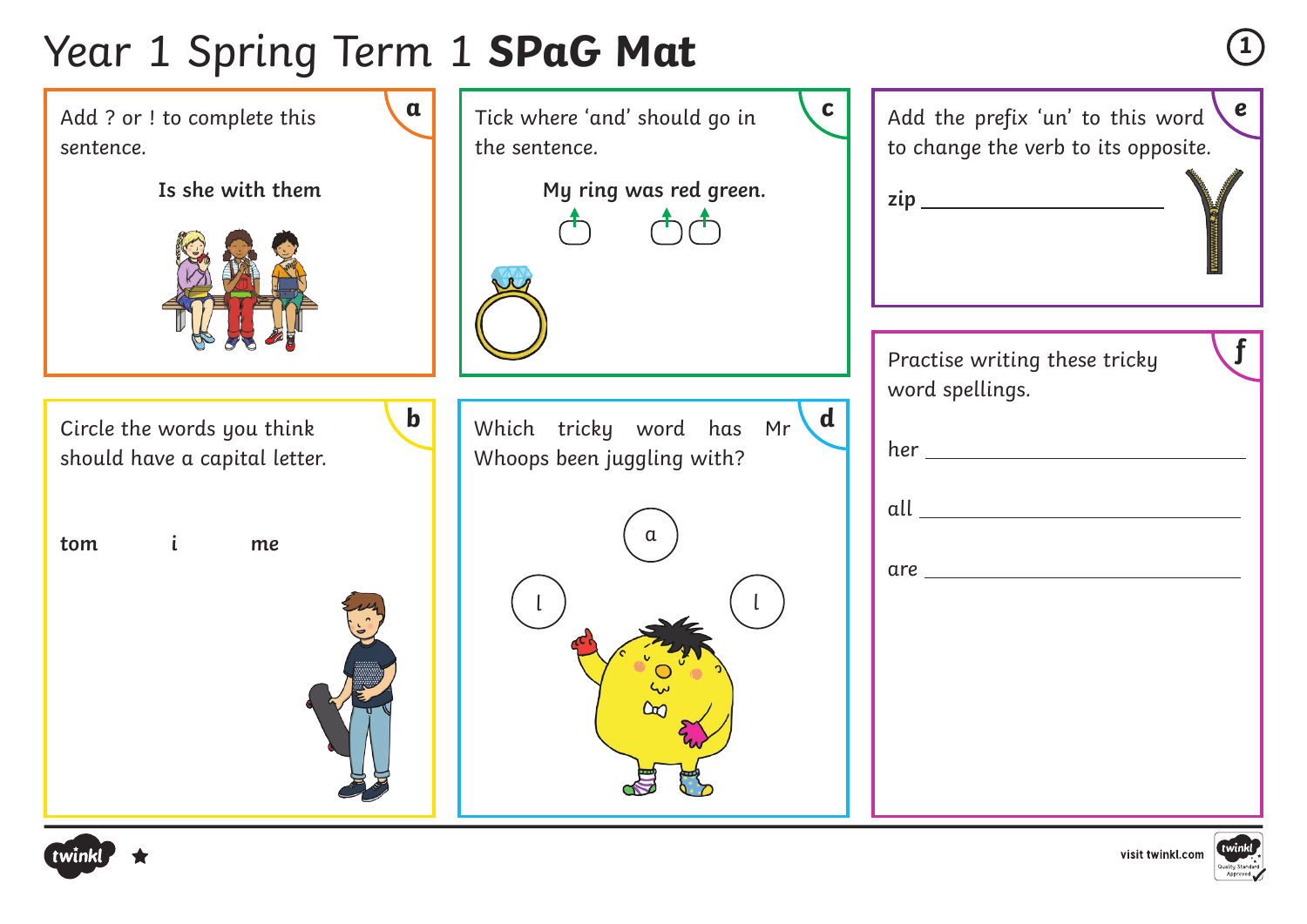### **Year Group** Term **Answers**  $\qquad \qquad$ 1

| $\mathbf a$                                                                             | $\mathbf{C}$                                                             | $\epsilon$                                                                                                                                                                                                      |
|-----------------------------------------------------------------------------------------|--------------------------------------------------------------------------|-----------------------------------------------------------------------------------------------------------------------------------------------------------------------------------------------------------------|
| Add ? or ! to complete this                                                             | Tick where 'and' should go in                                            | Add the prefix 'un' to this word                                                                                                                                                                                |
| sentence.                                                                               | the sentence.                                                            | to change the verb to its opposite.                                                                                                                                                                             |
| Is she with them?                                                                       | My ring was red green.                                                   | zip unzip                                                                                                                                                                                                       |
| $\mathbf b$<br>Circle the words you think<br>should have a capital letter.<br>tom<br>me | Which tricky word has Mr $\{d \mid$<br>Whoops been juggling with?<br>all | $\mathbf{f}$<br>Practise writing these tricky<br>word spellings.<br>her her her her her her her her her<br>are are are are are are are are are<br><b>Optional - follow your school's</b><br>handwriting policy. |



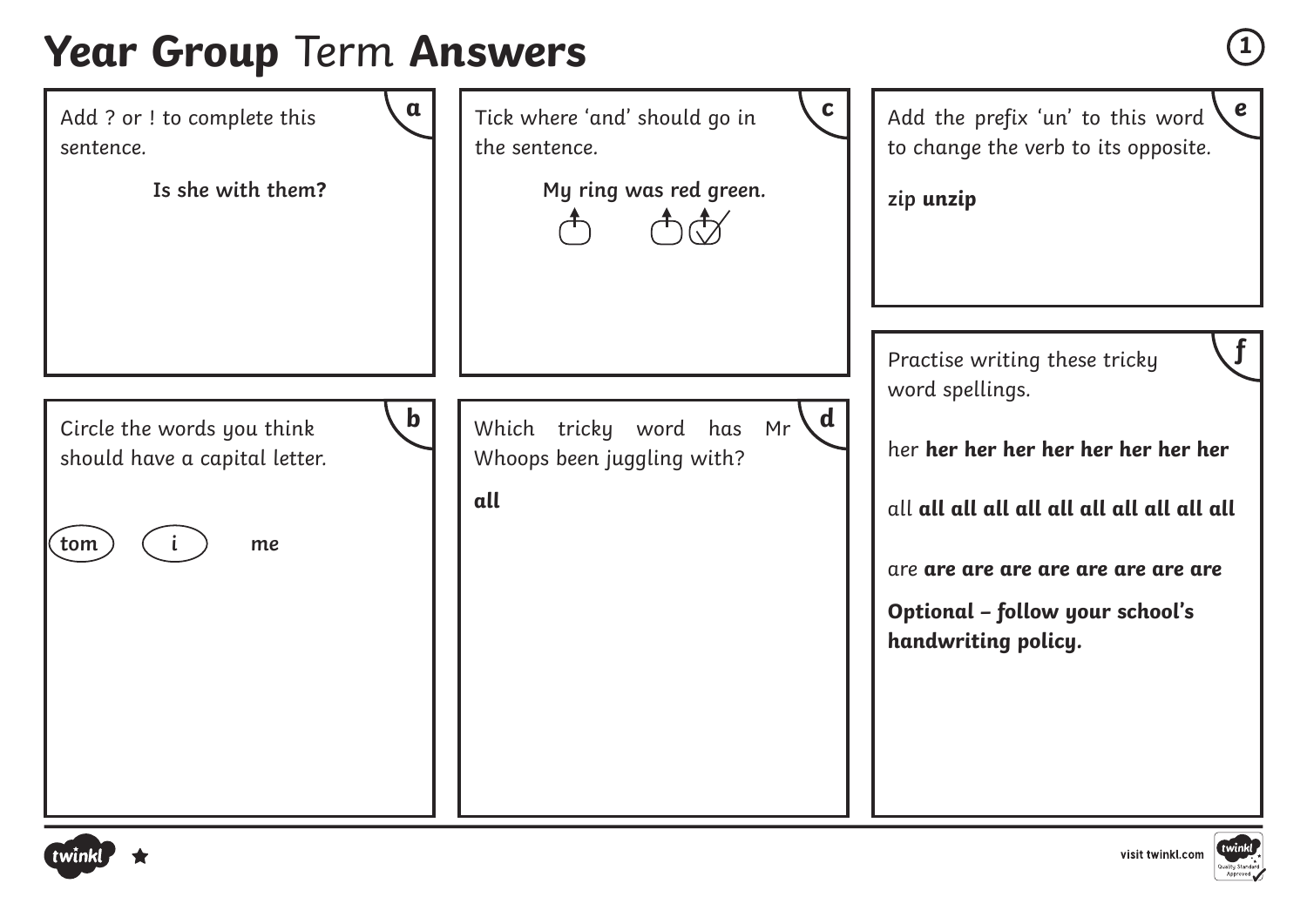# Year 1 Spring Term 1 **SPaG Mat <sup>1</sup>**

| $\mathbf a$<br>Add ? or ! to complete these<br>sentences.<br>Is she looking at them<br>Look at that         | $\mathbf c$<br>Write the full sentence adding<br>'and'.<br>My ring was round had a green stone. | $\epsilon$<br>Add the prefix 'un' to these<br>words to change the verbs to their<br>opposites.<br>well _________________________<br>$\mathbf{f}$                                                                                                                                                                                                                                                                                                                                                                                                                       |
|-------------------------------------------------------------------------------------------------------------|-------------------------------------------------------------------------------------------------|------------------------------------------------------------------------------------------------------------------------------------------------------------------------------------------------------------------------------------------------------------------------------------------------------------------------------------------------------------------------------------------------------------------------------------------------------------------------------------------------------------------------------------------------------------------------|
| $\mathbf b$<br>Circle the words you think<br>should have a capital letter.<br>tom i<br>me<br>said<br>brazil | $\mathbf d$<br>Which tricky word has Mr<br>Whoops been juggling with?<br>h.<br>W<br>e<br>n      | Practise writing these tricky<br>word spellings.<br>$\qquad \qquad \text{could} \qquad \qquad \text{---} \qquad \qquad \text{---} \qquad \qquad \text{---} \qquad \qquad \text{---} \qquad \qquad \text{---} \qquad \text{---} \qquad \text{---} \qquad \text{---} \qquad \text{---} \qquad \text{---} \qquad \text{---} \qquad \text{---} \qquad \text{---} \qquad \text{---} \qquad \text{---} \qquad \text{---} \qquad \text{---} \qquad \text{---} \qquad \text{---} \qquad \text{---} \qquad \text{---} \qquad \text{---} \qquad \text{---} \qquad \text{---} \q$ |



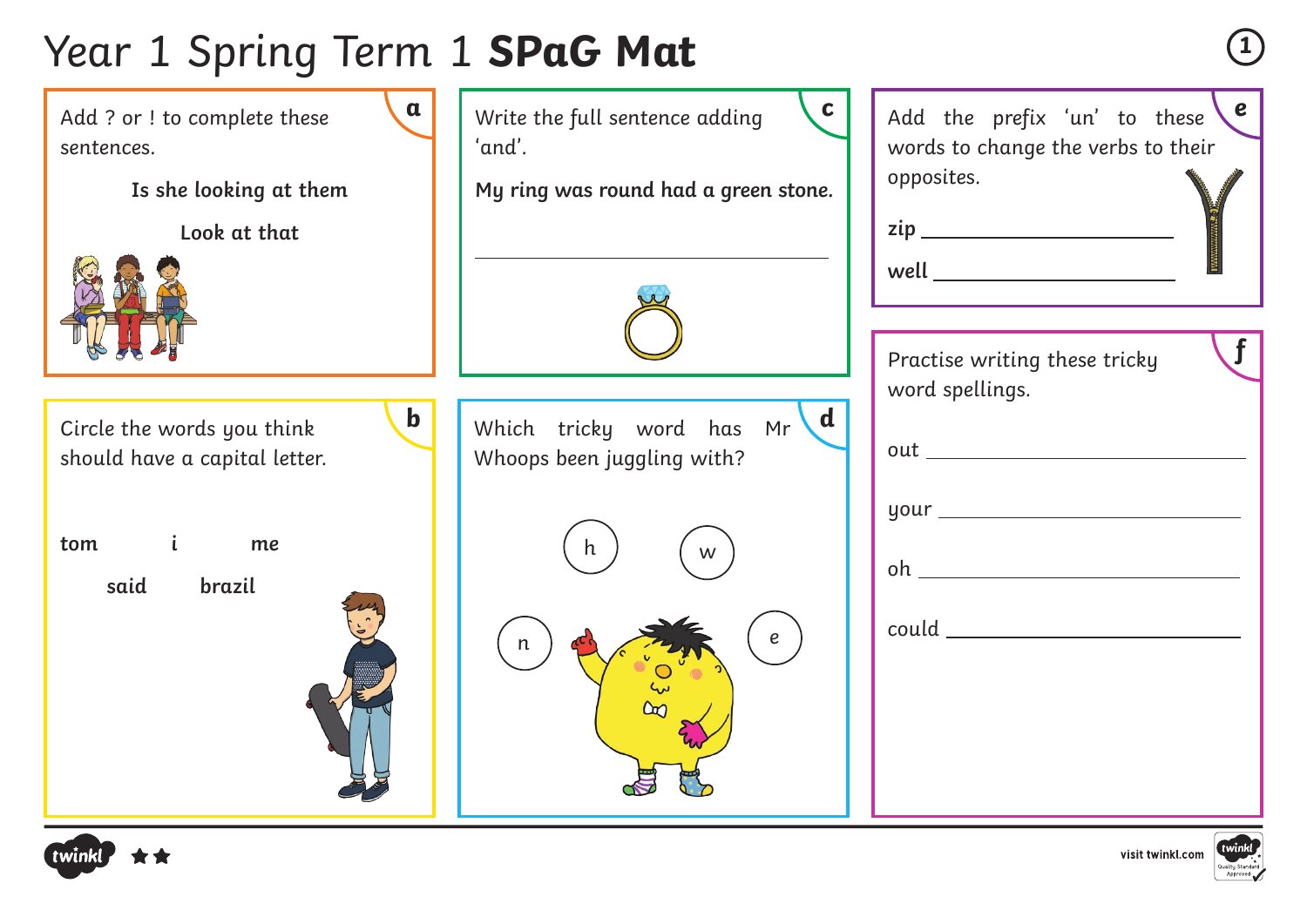#### **Year Group Term Answers**





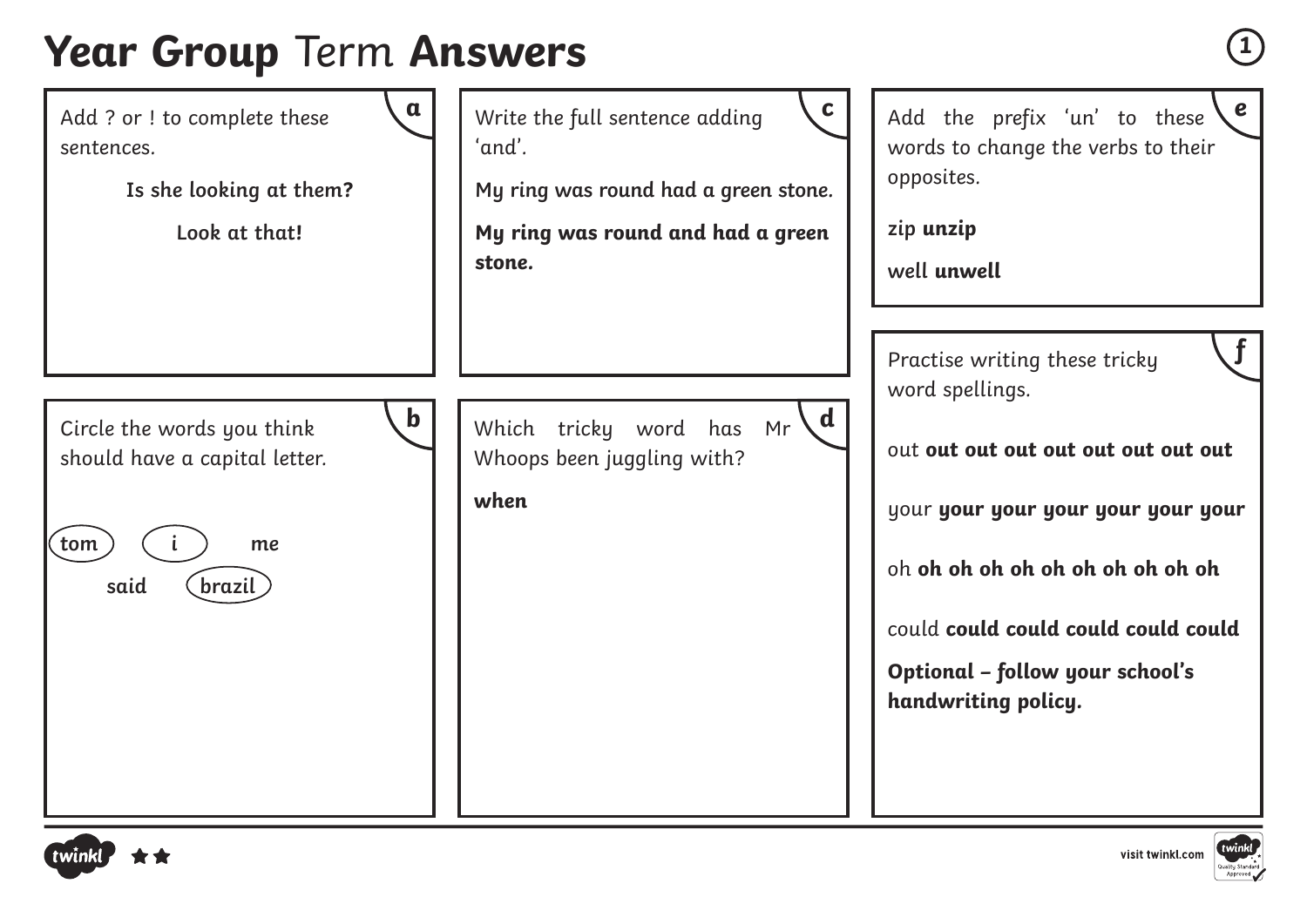# Year 1 Spring Term 1 **SPaG Mat <sup>1</sup>**

| $\mathbf a$<br>Add ? or ! to complete these<br>sentences.<br>Is she looking at them<br>Could you see that<br>Don't look at that                | $\mathbf c$<br>Write the full sentence adding<br>'and'.<br>My ring was round had a little green<br>stone on it.            | e <sub>1</sub><br>Add the prefix 'un' to these<br>words to change the verbs to their<br>opposites.<br>$well \begin{tabular}{c} \multicolumn{2}{c} {\textbf{well}} \end{tabular}$<br>$\begin{picture}(150,10) \put(0,0){\dashbox{0.5}(10,0){ }} \put(150,0){\circle{10}} \put(150,0){\circle{10}} \put(150,0){\circle{10}} \put(150,0){\circle{10}} \put(150,0){\circle{10}} \put(150,0){\circle{10}} \put(150,0){\circle{10}} \put(150,0){\circle{10}} \put(150,0){\circle{10}} \put(150,0){\circle{10}} \put(150,0){\circle{10}} \put(150,0){\circle{10}} \put(150,$ |
|------------------------------------------------------------------------------------------------------------------------------------------------|----------------------------------------------------------------------------------------------------------------------------|-----------------------------------------------------------------------------------------------------------------------------------------------------------------------------------------------------------------------------------------------------------------------------------------------------------------------------------------------------------------------------------------------------------------------------------------------------------------------------------------------------------------------------------------------------------------------|
| $\mathbf b$<br>Circle the words you think<br>should have a capital letter.<br>$\mathbf{i}$<br>tom<br>me<br>said<br>brazil<br>friend<br>rebecca | $\mathbf d$<br>Which common exception word<br>has Mr Whoops been juggling<br>with?<br>$\mathsf{d}$<br>$\Omega$<br>$\alpha$ | Practise writing these common<br>exception word spellings.<br>where $\_\_$                                                                                                                                                                                                                                                                                                                                                                                                                                                                                            |